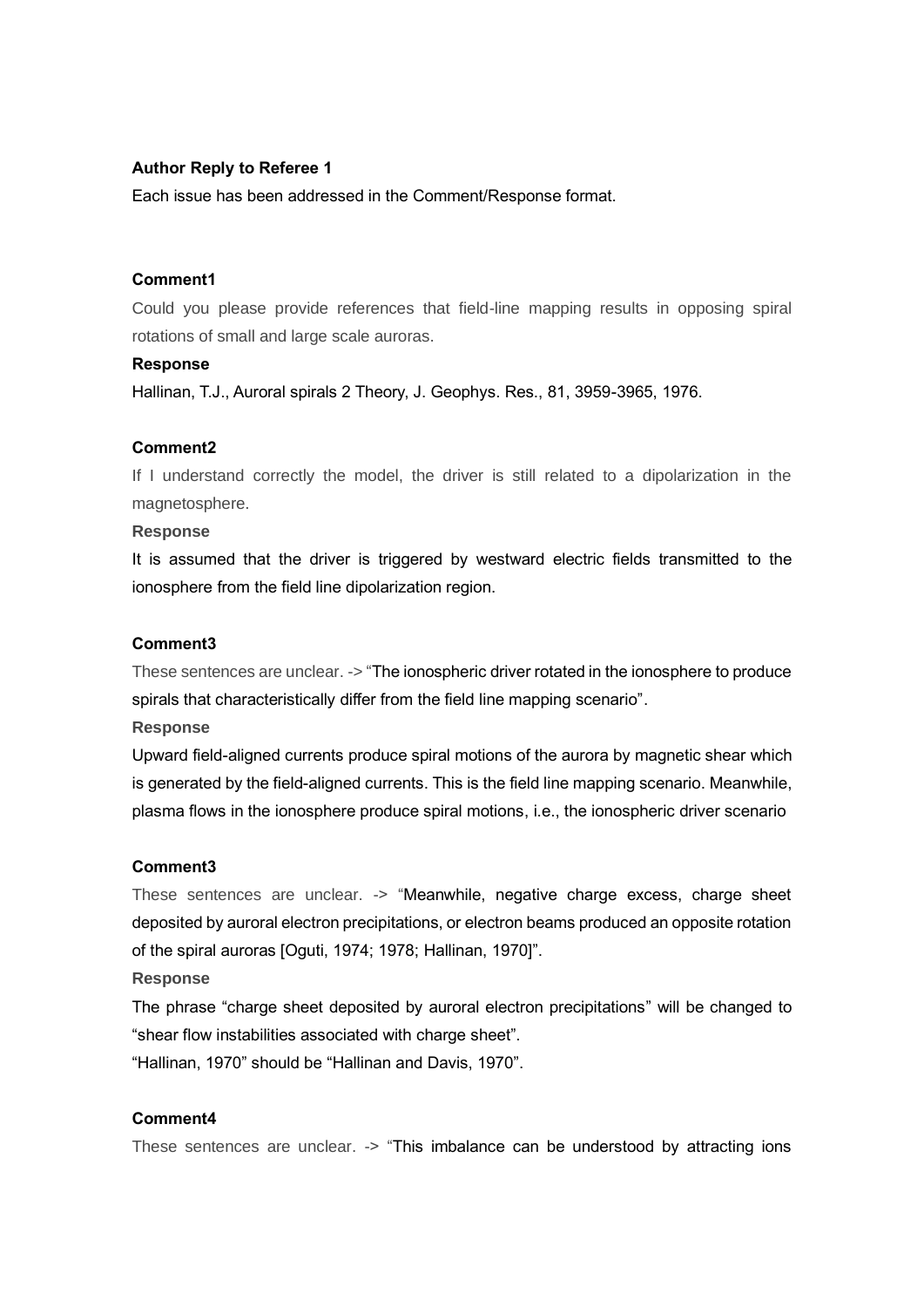(electrons) earthwards and repelling electrons (ions) tailward along the field lines by the appearance of negatively (positively) charged regions in the ionosphere."

### **Response**

Local accumulations of the ions/electrons in the ionosphere affect parallel velocities of charged particles arriving in the ionosphere. A change of the parallel velocity displaces their mirror points. Electrons that displaced mirror points to higher altitudes increased their pitch angles at any point along the field lines, while ions that moved mirror point to lower altitudes enter the loss cone. Therefor ions do not change their pitch angle distributions. This may happen in negatively charged latitudes. For positively charged latitudes, ions increase pitch angles along the field lines and electrons do not change the pitch angle distributions. Imbalance of pitch angle distributions along the field lines for electrons and ions produces parallel electric fields. This scenario generates upward electric fields in the negatively charged regions, while in the positively charged regions downward electric fields appear, consistent with the charge separation scenario of ions and electrons along the field lines.

For example, upward displacement of mirror points from ionosphere to 234 km above increase the electron pitch angles at 10,000 km by 7.4 degrees.

#### **Comment5**

These sentences are unclear. -> "The evaporations of ions (electrons) from negatively (positively) charged regions associated with parallel electric fields would interrupt the perfect neutralization of the ionosphere by the Pedersen currents but achieve quasi-neutral equilibrium of the ionosphere."

#### **Response**

The field-aligned currents generated by the local parallel electric fields closed through the ionosphere via the Pedersen currents. To achieve this current loop, electrostatic potentials are built in the ionosphere. In homogeneous ionosphere, this relation can be written as,

$$
\nabla^2 \phi = -\frac{I_{\text{H}}}{\Sigma_P}
$$
; [Kamide and Matsushita, JGR, 84, 4083, 1979]

Substituting upward field-aligned currents,  $|I_{\rm \#} \!=\! -1.6{\times}10^{-6}A$  /  $m^{2}$  and  $|\Sigma_{\rm \#} \!=\! 1.0S$  , we have  $\nabla^2 \phi = 1.6 \times 10^{-6} V/m^2$ . For the horizontal scale of 100 km,  $\phi = -10 kV$ . Meanwhile, the Poisson equation gives density difference  $n_e - n_i = 8.9 \times 10^1 m^{-3}$  in the ionosphere. it is a fraction of the background populations ( $10^{10}m^{-3}$  ). We assumed that this imbalance can be achieved by releasing some of ions out of the ionosphere by the upward electric fields.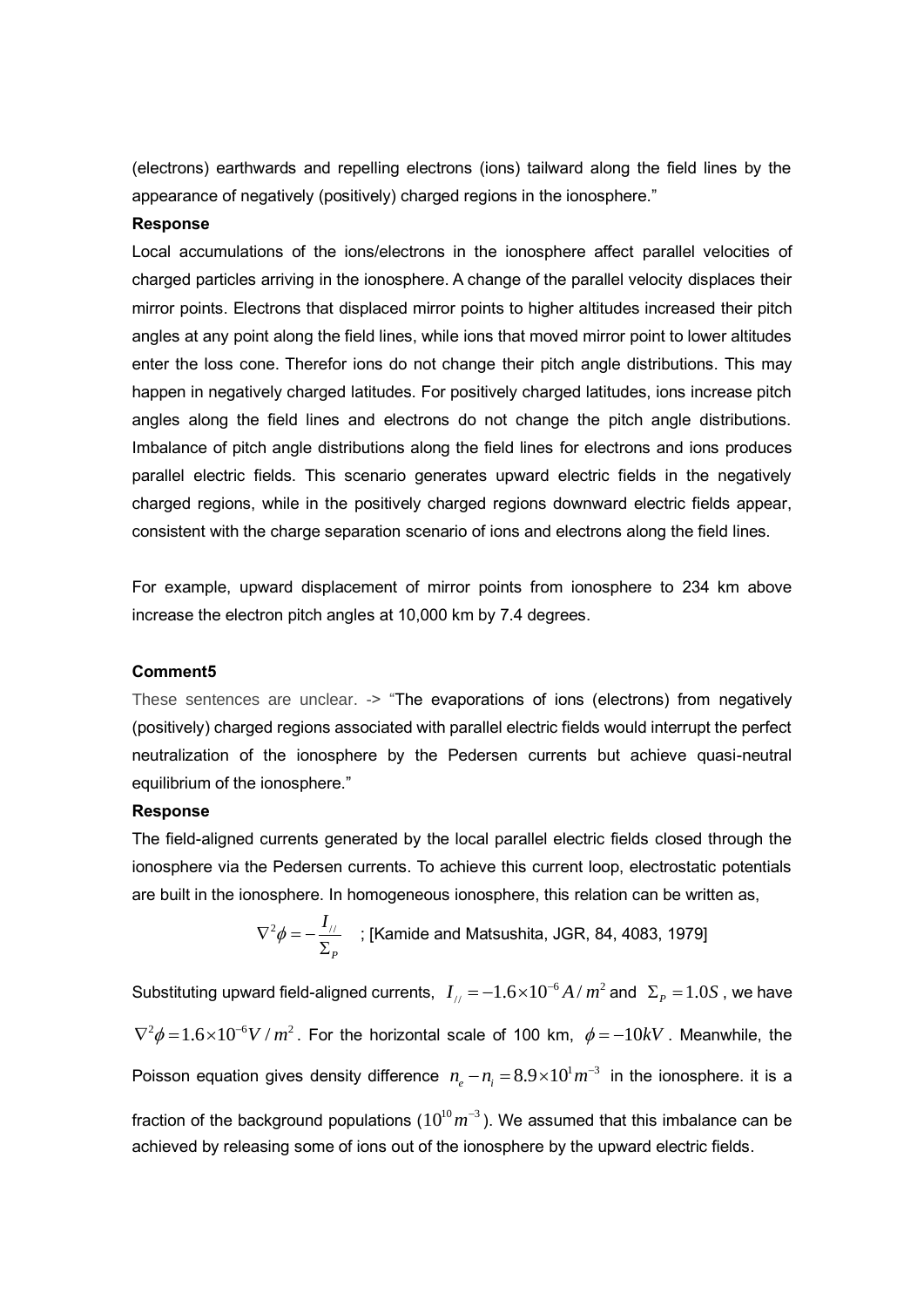### **Comment5**

Introduction, could you please provide references on the classification of auroral spirals from 1 km to 100s of km size?

### **Response**

Oguti, T., Metamorphoses of aurora, Memoirs of NIPR, series A, 12, 1975.

Hallinan, T.J., Auroral spirals 2 Theory, J. Geophys. Res., 81, 3959-3965, 1976.

Hallinan, T.J., and Davis, T.N., Small-scale auroral arc distortions, Planet. Space Sci., 18, 1735-1744, 1970.

## **Comment6**

What are "the dynamical trajectories"? Which total energy do you mean?

### **Response**

The dynamical trajectory denotes trajectories between two points of (v\_para, v\_perp, s) and (v'\_para. V'\_perp, s') in phase space. It is assumed that total energies of charged particles

including electrostatic potential energies  $(W = \frac{m_q}{2} (v_{\text{in}}^2 + v_{\text{in}}^2) + q \big| e \big| \Phi$  ) and magnetic

moment of charged particles ( $\mu = \frac{m_q}{2} v_1^2$ 2  $\frac{m_q}{2}v$ *B*  $\mu = \frac{m_q}{2 R} v_\perp^2$ ) are conserved along the dynamical trajectories.

#### **Comment7**

Why perpendicular velocities will be lost?

# **Response**

To conserve magnetic moment of charged particles (  $\mu = \frac{m_q}{2} v_{\perp}^2$ 2  $\frac{m_q}{2R}v$ *B*  $\mu = \frac{m_q}{2 R} v_\perp^2$ ), perpendicular velocities decreased with increasing altitudes. Figures below show velocity distributions (v\_para, v\_perp) along dynamical trajectories of ionospheric plasmas at altitudes 1,000km, 10,000km, 20,000km, and at 50,000km. The parallel potentials behaved as potential barriers. It is clear that perpendicular velocities in the areas marked by  $\Sigma$  were decreased with increasing altitudes.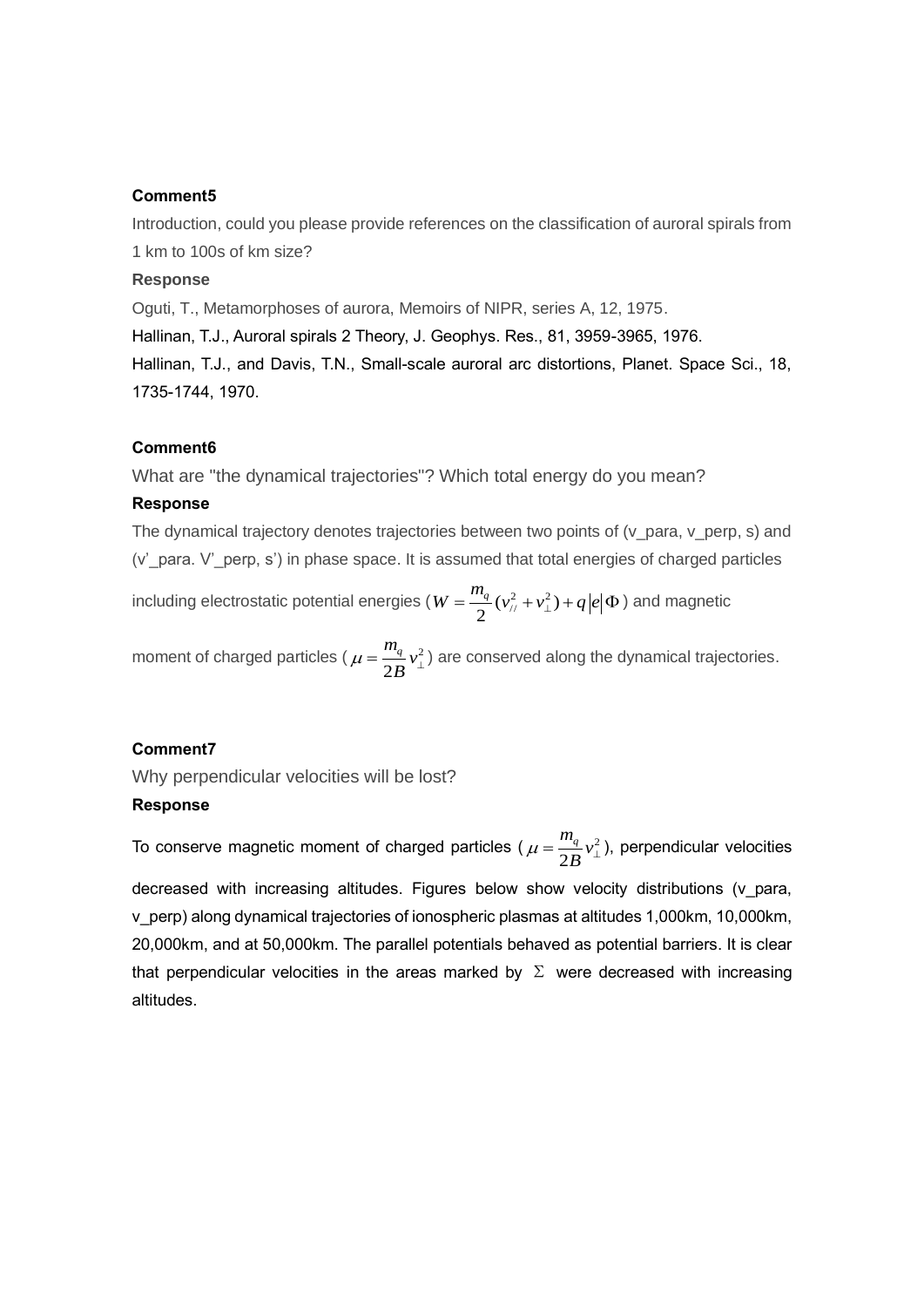

Adapted from [Saka, O., Ionospheric control of space weather, Ann. Geophys, 39, 455-460, 2021]

## **Comment8**

Which formula is used to calculate electric fields and electrostatic potential?

## **Response**

The electric fields and electrostatic potentials were calculated by integrating with X the Poisson equation (  $\nabla^2$ 0  $\phi = -\frac{(n_i - n_e)}{\varepsilon_o}$  $\nabla^2 \phi = -\frac{(n_i - n_e)}{n}$ ) by assuming density difference of ion and electrons,

 $(n_i(x) - n_e(x)).$ 

## **Comment9**

Which formula is used to calculate plot in Figure 2?

## **Response**

Electric field profiles plotted in Figure 1 by green lines were assumed to be aligned along the auroral sheet. Plasma flows given by ExB drift is perpendicular to the auroral sheet. Because shear flows were not included, charge sheet instabilities may not occur in this model which contribute to the generation of small-scale spirals [Hallinan and Davis, 1970].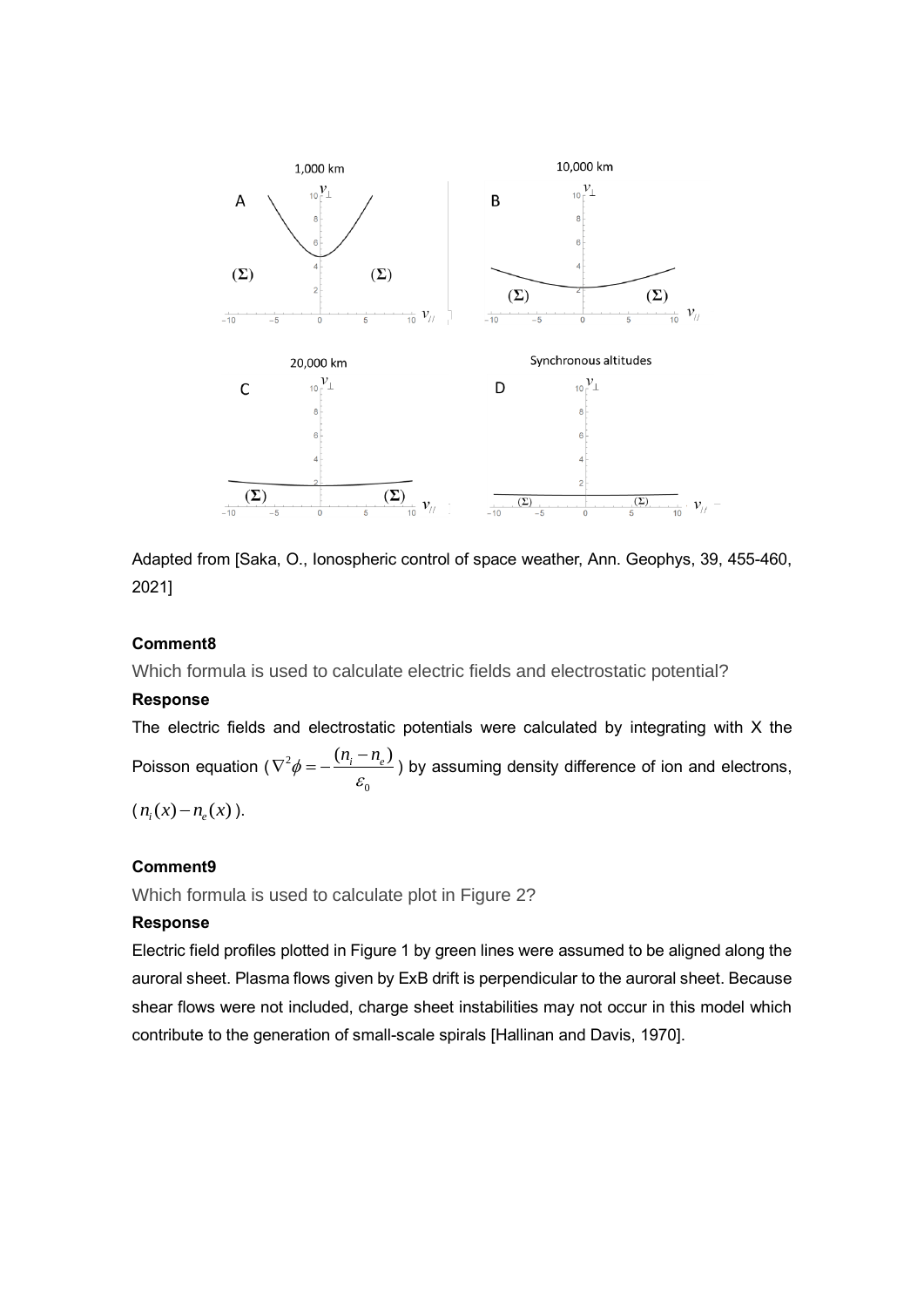# **Comment10**

please provide references for the numbers. -> "For the converged electric fields with mean amplitudes of the order of 0.2V/m, the potential drop for the small-scale Rays (*r* = 1km) could be 100V, while for the large-scale Surges  $(r = 1000 \text{km})$  the potential drop could be 100kV in the polar ionosphere".

## **Response**

We assumed the deformation speed of small-sale Rays to be 8 km/s from its growth time (0.4 sec) and its scale (3 km) [Oguti, 1975]. This velocity gives the electric fields of 400mV/m for B=5x10<sup>4</sup> nT. This value corresponds to the peaks of the electric fields (see green line in Figure 1). The mean amplitude of E is 200mV/m. The potential drop was calculated by multiplying E by r/2.

Reference: Oguti, T., Metamorphoses of aurora, Memoirs of NIPR, series A, 12, 1975.

# **Comment11**

Figure 3, It is unclear how observations in Figure 3 are related to auroral spirals. More explanation is necessary.

it would be good to show the magnetic field observations from the geosynchronous orbit.

I do not see motion of shear layers in this Figure.

# **Response**

Additional all-sky images (A to D: 0330:22-0332:30UT, January 2, 1986 at SHM) are presented in Figure A to show development of spiral auroras.

This event is associated with the second Pi2 marked in the top panel of Figure B. Consecutive field line dipolarization (G5\_Inc in middle panel of Figure B) began at 0330:36 UT. Two more dipolarization cycles followed until 0331:45 UT.

Orange arrow in Figure A(A) demonstrates equatorward flow channels prior to the onset. Clockwise rotation of multiple shear layers developed after the dipolarization onset are shown in (B), (C) and (D). Images are viewed in a direction parallel to the field lines.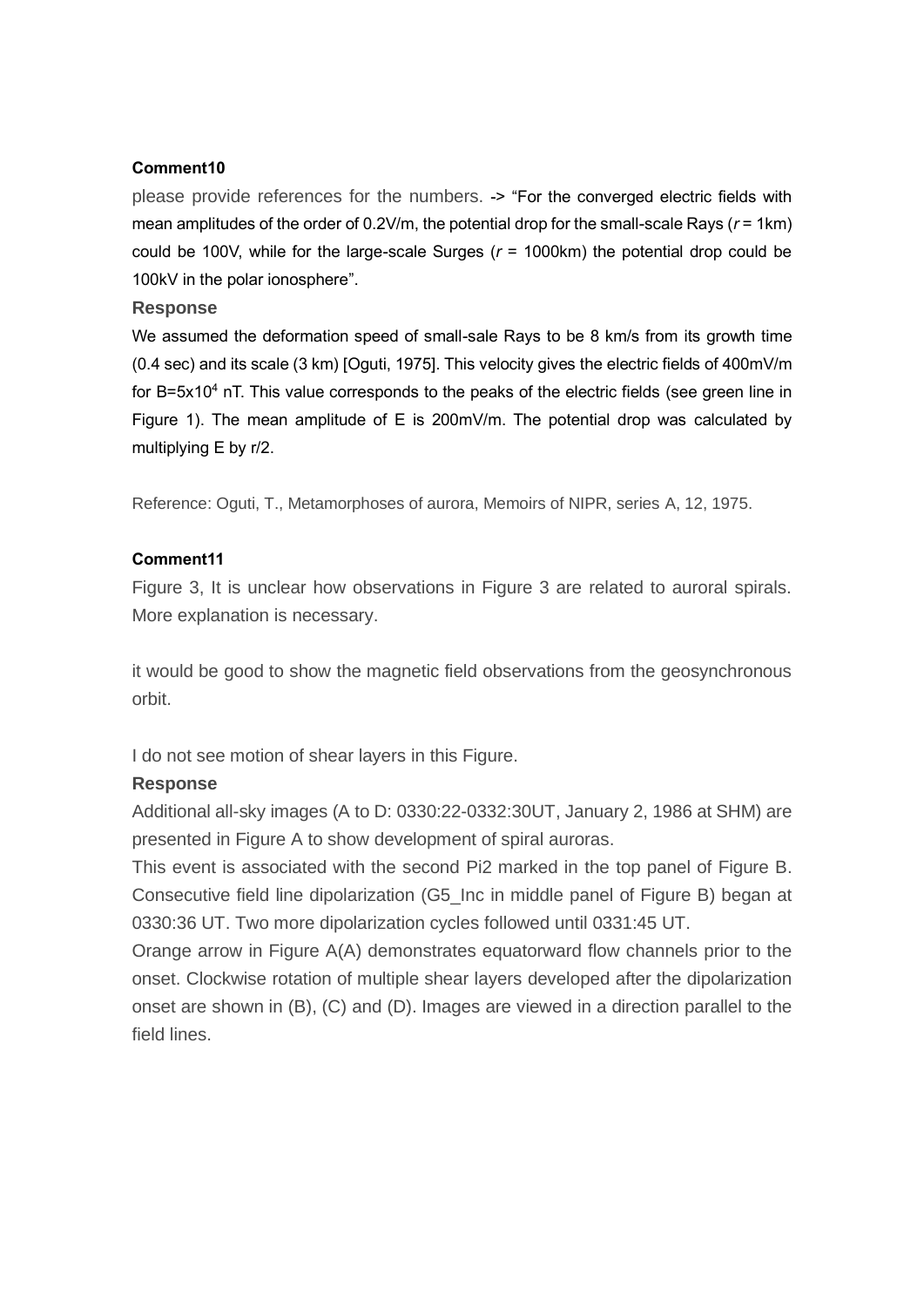



Adapted from [Saka et al., Periodic aurora surge propagating eastward/westward at poleward boundary of aurora zone during the first 10 min intervals of Pi2 onset, J. Atmos. Solar Terr. Phys., 80, 285-295, 2012].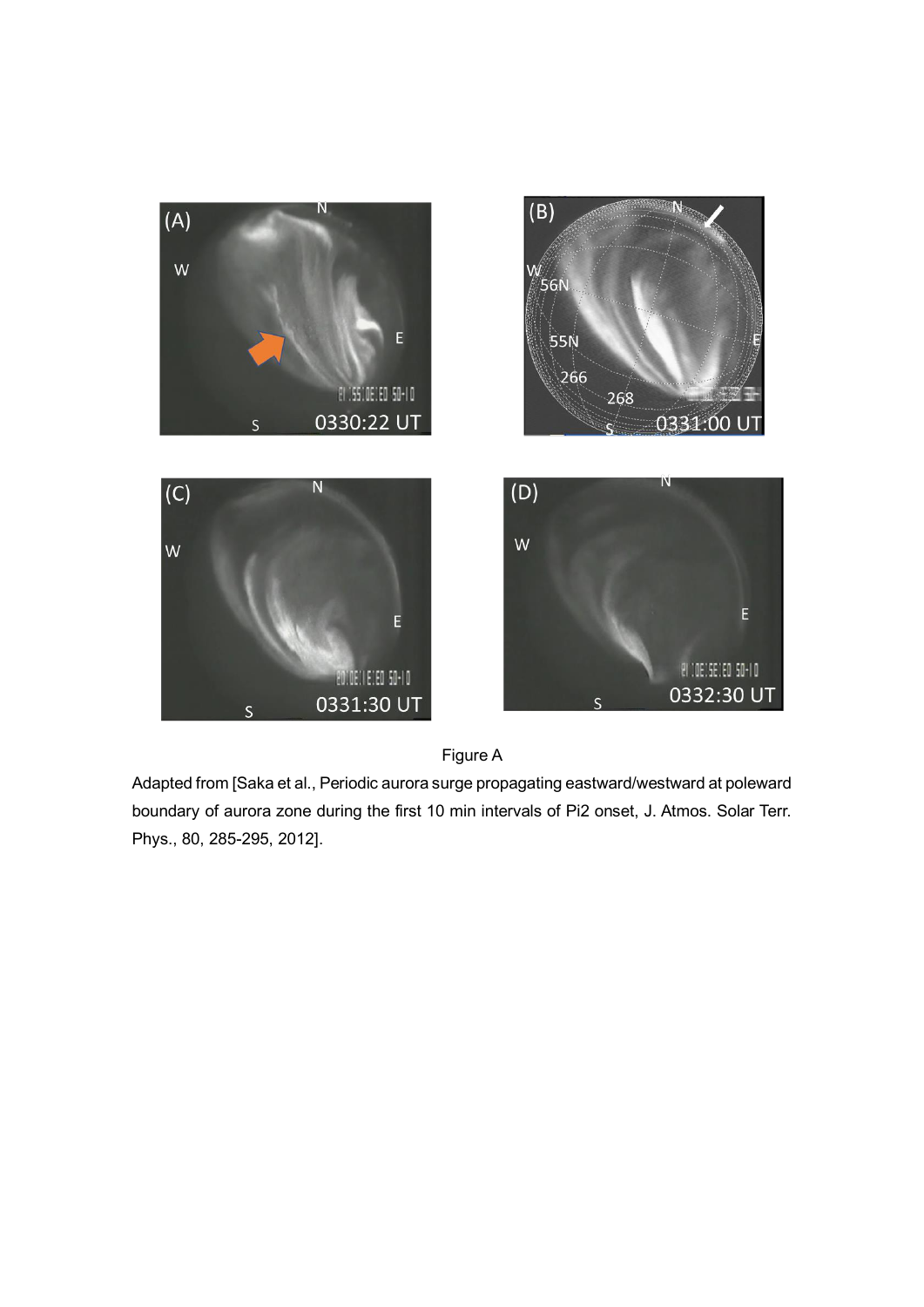



Adapted from [Saka et al., Periodic aurora surge propagating eastward/westward at poleward boundary of aurora zone during the first 10 min intervals of Pi2 onset, J. Atmos. Solar Terr. Phys., 80, 285-295, 2012].

Keogram in the bottom panel of Figure B shows auroral breakups started at 0328:00 UT in association with the onsets of  $1<sup>st</sup>$  Pi2 pulsations (Hua\_H: top panel) and field line dipolarization at geosynchronous altitudes (G5\_Inc: middle panel). During the 1<sup>st</sup> Pi2, auroral spirals like multiple shear layers in Figure 3 repeated in the field-of-view until 0329:00 UT. Please refer to Figure 19 in [Saka et al, 2021].

# **Comment12**

this statement contradict to the statement in lines 73-75. **Response**